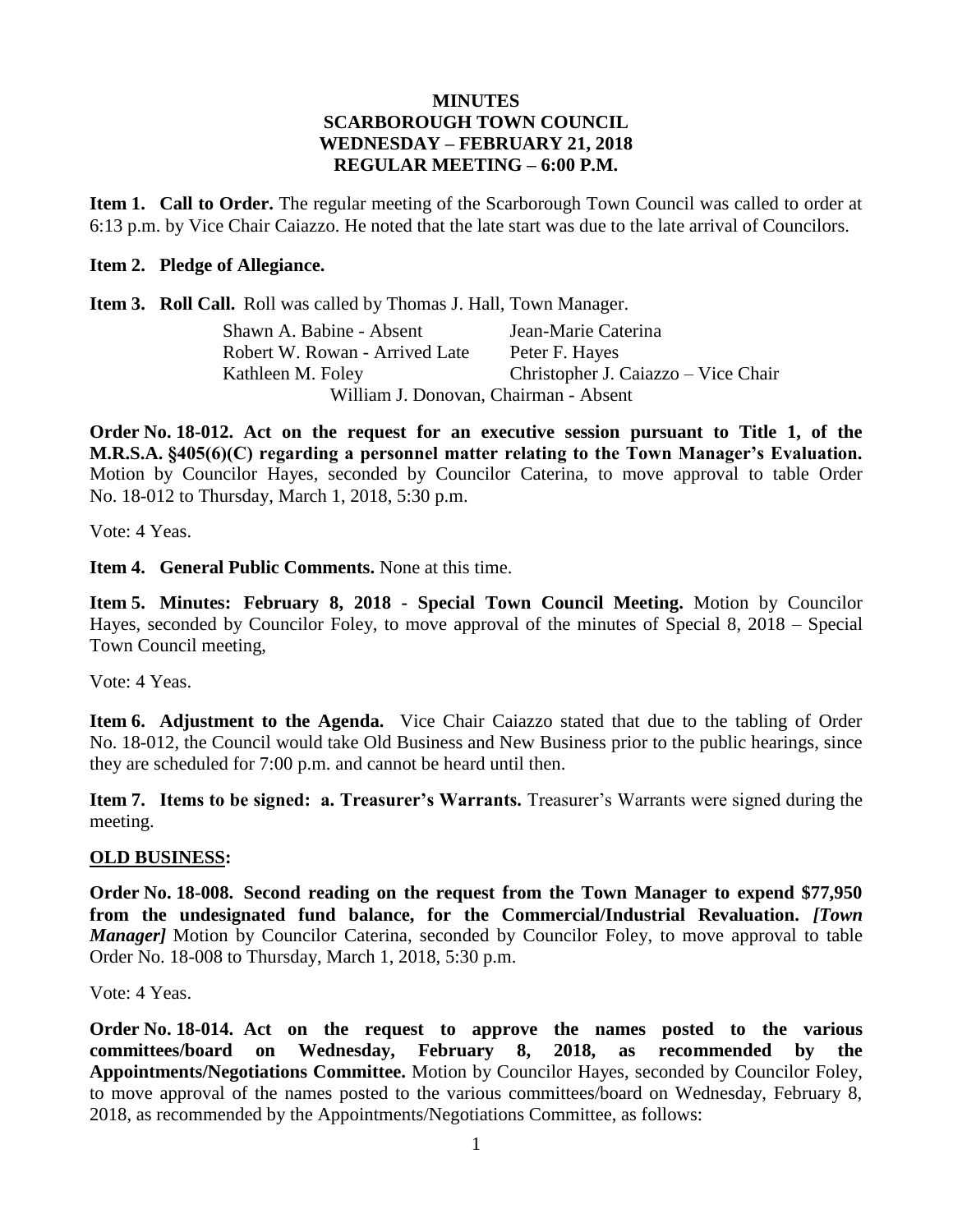#### **Board of Assessment Review:**

Re-appoint Alan Peoples & Christopher Herrick as full voting members, with terms to expire in 2020

Move Hugh O'Shea from 1<sup>st</sup> Alternate to a full voting member, current term expires in 2018

Move Marjorie DeSanctis from  $2<sup>nd</sup>$  Alternate to a full voting member, current term expires in 2019

#### **Coastal Waters & Harbor Advisory Committee:**

Move Michael Lynch from 1<sup>st</sup> Alternate to a full voting member, current term expires in 2018

Appoint Steve DeCrosta as a full voting member with a term to expire in 2020

### **Community Services/Rec Advisory Board:**

Re-appoint Leory Crockett as full voting members with a term to expire in 2020 Move Liam Somers, from 1<sup>st</sup> Alternate to a full voting member, current term expires in 2019.

Appoint Tim Lindsay to  $1<sup>st</sup>$  Alternate, with a term to expire in 2020

#### **Conservation Commission:**

Re-appoint Ben Keller & Suzan Nixon, as a full voting members with a term to expire in 2020

Appoint Steve DeCrosta as a full voting member with a term to expire in 2020

#### **Energy Committee:**

Re-appoint Anton Bodor & Judy Roy as full voting members, with terms to expire in 2020

#### **Housing Alliance:**

Re-appoint Marjorie. DeSanctis & Kimberly Fowler as full voting members, with terms to expire in 2020

Appoint Hugh O'Shea as a full voting member, with a term to expire in 2018

#### **Parks and Conservation Land Board:**

Re-appoint Sean Flaherty, Richard Murphy and Jane Palmer, as full voting members, with terms to expire in 2020.

#### **Personnel Appeals Board:**

Re-appoint Jennifer Beedy as a full voting member with a term to expire in 2020 Move Emily Ward from 1<sup>st</sup> Alternate to a full voting member with a term to expire in 2020 Move Art Dillon, from  $2<sup>nd</sup>$  Alternate to the 1<sup>st</sup> Alternate position with a current term to expire in 2019

#### **Pest Management Advisory Board:**

Appoint Richard Sullivan as Arborist/Horticulturalist with a term to expire in 2020 Appoint Tim Lindsay as the Community Services Representative with a term to expire in 2020

Appoint Rita Breton as the Member-at-Large to fill a term to expire in 2018

#### **Planning Board:**

Re-appoint Roger Beeley, as full voting member, with terms to expire in 2020 Re-appoint Richard DuPerre as 2nd Alternate, with a term to expire in 2020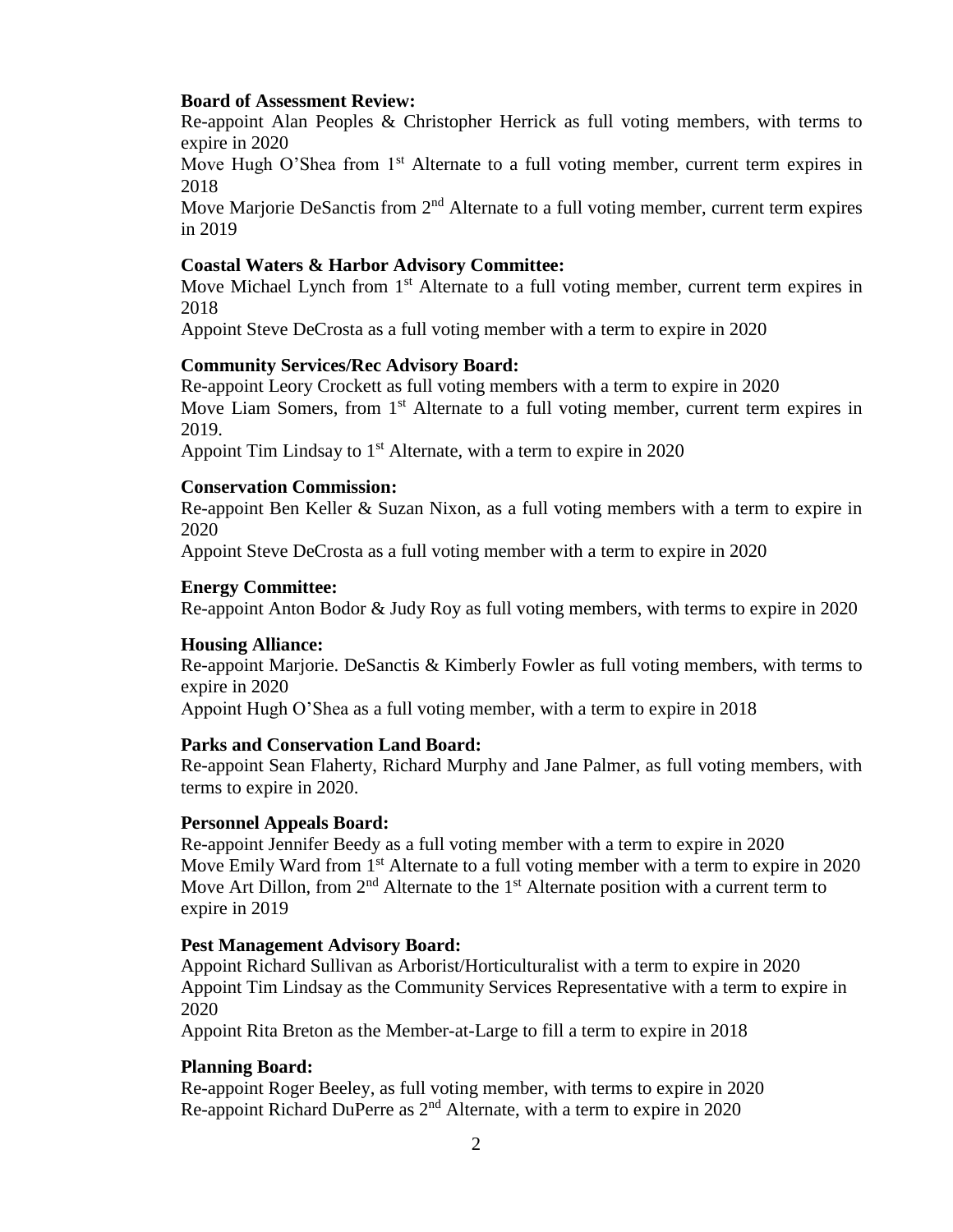## **Senior Advisory Board:**

Re-appoint Donnamarie Collins & Kenneth Simons, as full voting members with terms to expire in 2020

Move Jane Palmer from 1<sup>st</sup> Alternate to full voting member with a current term to expire in 2019

Appoint Hugh O'Shea as a full voting member with a term to expire in 2020 Appoint Carol Spencer as 1<sup>st</sup> Alternate to fill a term to expire in 2018

## **Shellfish Conservation Commission:**

Re-appoint Will Hamill and move him from  $1<sup>st</sup>$  Alternate to a full voting member, with a term to expire in 2020 Appoint Andy Blanchard as a full voting member, with a term expire in 2020

Appoint Nate Orff as 1<sup>st</sup> Alternate with a term to expire in 2020

### **Zoning Board of Appeals:**

Re-appoint Mark Maroon & Rick Loisel as full voting members with terms to expire in 2020

**Cable Television Committee -** 7 vacancies

Vote: 4 Yeas.

### **NEW BUSINESS:**

**Order No. 18-015. Act on the annual "Seasonal Road Posting" for weight restrictions, if necessary, from March 5th to May 7th.** *[Director of Public Works]* Thomas J. Hall, Town Manager, gave a brief overview on this Order.

Motion by Councilor Caterina, seconded by Councilor Hayes, to move approval of the annual "Seasonal Road Posting" for weight restrictions, if necessary, from March 5th to May 7th.

Vote: 4 Yeas.

**Order No. 18-016. Act on the following request, pursuant to Title 23, M.R.S.A. §3025 and the requirements of Section 4, of the Scarborough Street Acceptance Ordinance of the following streets: Trillium Way located in the Trillium Subdivision off Ash Swamp Road and Memory Lane [extension] located in the Theberge Subdivision off Two Rod Road.** *[Town Engineer]* Angela Blanchette, Town Engineer, gave a brief overview on this Order.

Motion by Councilor Caterina, seconded by Councilor Hayes, to move approval on the requests, pursuant to Title 23, M.R.S.A. §3025 and the requirements of Section 4, of the Scarborough Street Acceptance Ordinance of the following streets: Trillium Way located in the Trillium Subdivision off Ash Swamp Road and Memory Lane [extension] located in the Theberge Subdivision off Two Rod Road and authorize the Town Manager to sign any and all documents related to this Order.

Vote: 4 Yeas.

**Item 8. Non Action Items.** None at this time.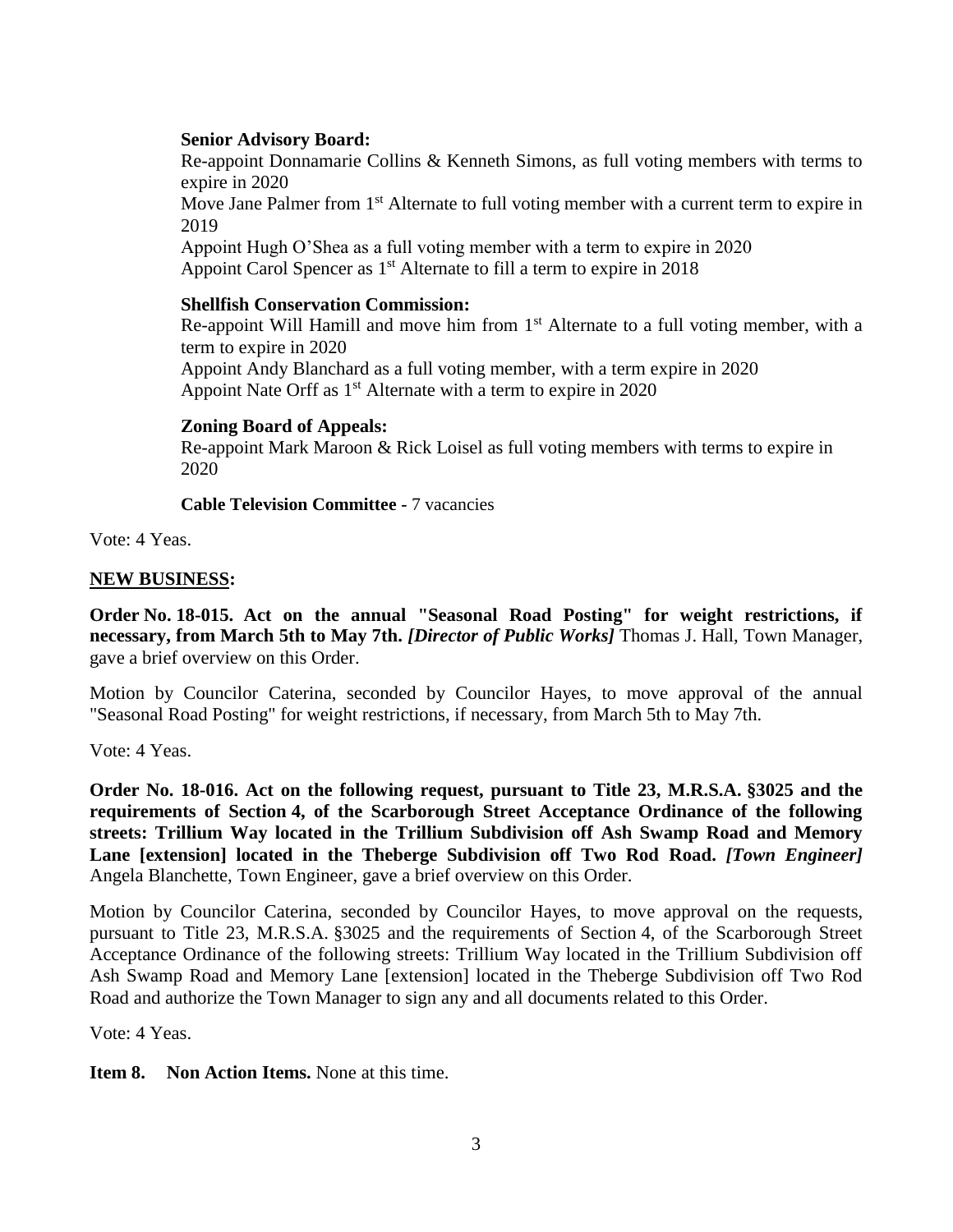# **Item 9. Standing and Special Committee Reports and Liaison Reports.**

- Councilor Hayes gave an update on the Finance Committee meeting; Coastal Harbor & Waters Committee and Shellfish Conservation Commission.
- Councilor Caterina gave an update on the Senior Advisory Committee.
- Councilor Foley gave an update on the Conservation Commission and noted that the ADA Committee had not met since she had been on the Council and asked the community to contact her with what they would like to what the Council could do for the town.
- Vice Chair Caiazzo noted that the Appointments Committee would be looking at the various committees/boards to submit an annual report to the Town Council.

# **Item 10. Town Manager Report.** Thomas J. Hall, Town Manager, gave the following updates:

- Commercial/Industrial Revaluation update he reviewed the process as to how the town has reached out to the commercial/industrial community.
- Public safety building update adding that there had been a meeting this morning with staff.
- Bond sale update and he thanked members of Council for participating in the process.
- He has asked Department Head to deliver a net budget with a 2% target.
- Council Goals were sent out to all Committees/boards for feedback.
- Comp Plan would be meeting soon and be using a return on investment tool which assists in making decision around land use planning.

# **Item 11. Council Member Comments.**

- Councilor Rowan apologized for being late this evening. He spoke on the change in time at the schools and the new grading system, please be civil.
- Councilor Foley also spoke on the issues that recently transpired around the change in time and also asked the public to please be civil.
- Vice Chair Caiazzo noted that the town council is legally obligated not to get involved with School Board decisions.
- Councilor Caterina reminded people to be civil to one another.
- Councilor Hayes felt that once this issue has been resolved the community needs to heal and move forward. The budget this year would be challenging.
- Vice Chair Caiazzo thanked the council for their patience. He then went over why the agenda had been taken out of order.

Motion by Councilor Caterina, seconded by Councilor Rowan, to move approval to recess the meeting until 7:00 p.m. Meeting recessed at 6:42 p.m.

## Vote: 5 Yeas.

Vice Chair Caiazzo reconvened the meeting at 6:59 p.m. He then update those present as to why the agenda had been taken out of order. He noted that prior to the Public Hearings, there would be public comments.

**Item 4. General Public Comments.** There being no public comments, Vice Chair Caiazzo introduced Thomas Doherty, Director of Camp Ketcha who then gave an update on a recent project that had been installed at Camp Ketcha.

 Thomas Doherty, Director of Camp Ketcha, noted that Camp Ketcha had teamed up with UNE solar ambassadors from Re-Volv Energy to help bring solar panels to Camp Ketcha. Re-Volv had a new approach to sustainable energy by making it more affordable and accessible. In order to cover the upfront costs we relied on donations from program supporters. The UNE Solar Ambassadors raised over \$34,000 to install the solar panels.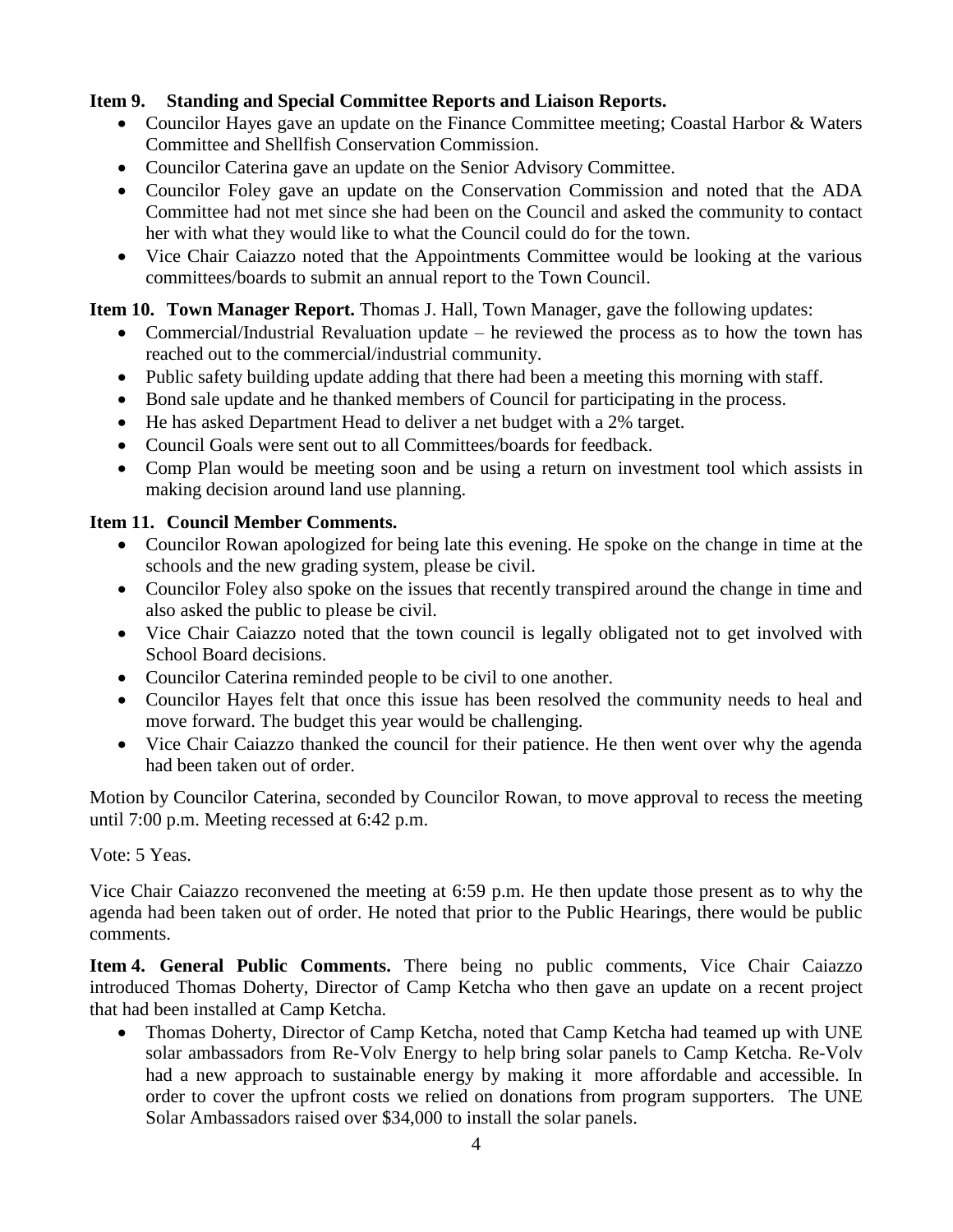**Order No. 17-109, 7:00 p.m. Public hearing on the request for the Scarborough Town Council to Order the Discontinuance of all portions of Avenue 2 located southerly of King Street with no damages awarded to the abutting landowners; and to file said Order with the Town Clerk. [Second Public hearing scheduled for Wednesday, March 7, 2018.]** *[Town Manager]* Thomas J. Hall, Town Manager, gave a brief overview on this Order. Vice Chair Caterina opened the public hearing. The following individuals spoke on this Order:

• Don Hamill of Bay Street mentioned an email that he read asking that it be put into the record:

| To:                               | Scarborough Town Council         |
|-----------------------------------|----------------------------------|
| From:                             | Curtis and Patricia Degon        |
| Address:                          | 7 Avenue Two, Scarborough        |
|                                   | 41 Jones Creek Dr., Scarborough  |
|                                   | Subject: Avenue Two Beach Access |
| Public Hearing: February 21, 2018 |                                  |

*Questions or Concerns we would like addressed*

- *1. The timing of the process is a concern of ours. We attended the meeting at the Fire Station with Counselor Donovan in the fall and expressed our displeasure with the timing of conducting this significant change during the off season when many owners are not present. We were assured that the timing of future actions would be mindful of scheduling when more owners are likely to be present. This is obviously not the case for this to be proceeding in the winter months.*
- *2. Who will be responsible for the maintenance of the path in the short term and long term future? Who is responsible for any liability issues? The town, the abutters, others?*
- *3. Will access be extended beyond dawn to dusk? We walk down the path to watch the fireworks from Old Orchard frequently and this is obviously after dusk.*
- *4. How will the elevations and topography of the new section be configured? Currently there is a firm level path that exists from the street to the dunes. This makes it safe and easy for traveling if elderly, parents with carriages, and beach buggies. This should be replicated rather than just cutting a path through the brush in the soft sand that undulates significantly.*
- *5. Who and how will the mailboxes be relocated? Our mailbox for 7 Ave Two is right in the middle of the newly planned path. Who will be required to pay for and reinstall a new mailbox?*
- *6. Will there continue to be trash bins placed and collected at the end of the Ave Two path as has been the case in past years?*
- 7. *What will be the maximum building allowances and restrictions on any new building(s) on the lots owned my Mr. Gendron? We are concerned about height and width restrictions blocking the current water views that exist.*
- Philip Reed of East Grand Avenue also spoke this issue. He felt that the Town Council did not understand how the people of Scarborough felt about giving up a piece of the beach. He did not feel that the Town was not aggressive enough
- Sue Hamill of Bay Street noted that she participated in the process and it was never her first choice to give up this land. She felt that the Town Manager and Council did not do much to defend this property.
- Mo Erickson of Pine Point Road asked that the Town Council not give this land away. She felt that there were more individuals who felt that same way. Please do not give any more land away. She felt that this type of activity should be done when residents are around not in the off months.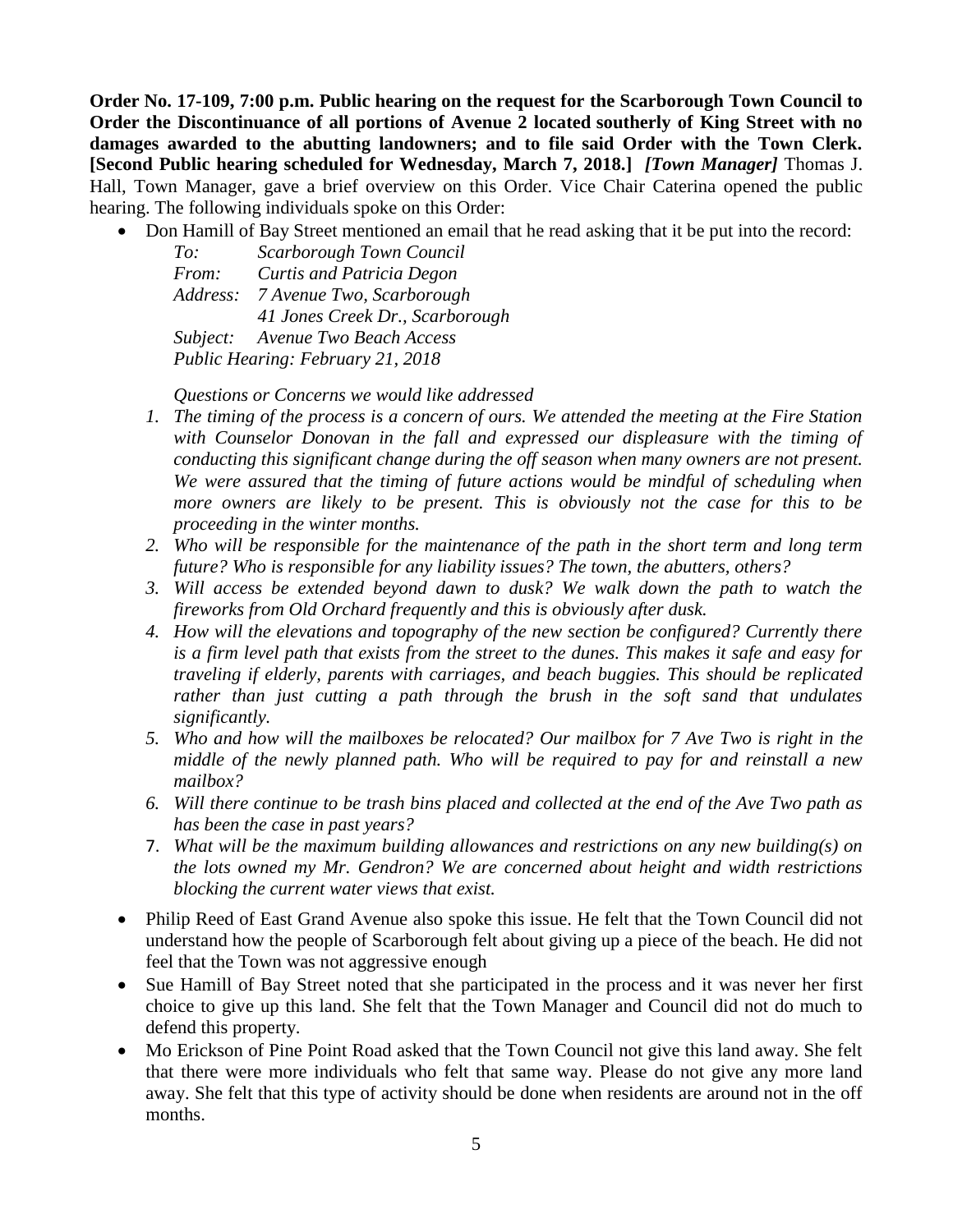- Suzanne Foley-Ferguson of Black Point Road also spoke against the town giving this property away and felt that the Town was not doing enough to keep this property.
- Deirdre Paul of Avenue Two spoke on this Order and felt that she could see both sides, but also felt that the property was being given away. She voiced her concerns on other issues that she had. We need to make sure that this path will always be there for public access.

There being no further comments either for or against, Vice Chair Caiazzo closed the public hearing at 7:26 p.m. Thomas J. Hall, Town Manager, suggested that prior to the final reading, there be another presentation on this issue and responses given to questions that have been listed. Everyone agreed.

## **Order No. 18-001, 7:00 p.m. Public hearing on the proposed amendments to the Higgins Beach Character-Based Zoning Districts.** *[Long Range Planning Committee]* Vice Chair Caiazzo opened the public hearing. The following individuals spoke on this Order:

 Alison Bristol of Bayview Avenue, spoke on this Order. She thanked Jay Chace, Town Planner for his assistance. She went on to speak on the proposed changes that is being made. She further thanked Chairman Donovan for his assistance as well.

There being no further comments either for or against, Vice Chair Caiazzo closed the public hearing at 7:32 p.m. The second reading on this Order would be scheduled for Wednesday, March 7, 2018.

**Order No. 18-002, 7:00 p.m. Public hearing on the proposed amendments to the Town of Scarborough Zoning Map.** *[Long Range Planning Committee]* Vice Chair Caiazzo opened the public hearing. There being no comments either for or against the hearing was closed at 7:32 p.m. The second reading would be scheduled for Wednesday, March 7, 2018.

**Order No. 18-003, 7:00 p.m. Public hearing on the proposed amendments to Chapter 405 – Town of Scarborough Zoning Ordinance, Section VIIC. Residential Density and Affordable Housing Provisions, sub-section B. Affordable Housing In Lieu Fee - (f).** *[Housing Alliance Committee]* Vice Chair Caiazzo opened the public hearing. There being no comments either for or against the hearing was closed at 7:33 p.m. The second reading would be scheduled for Wednesday, March 7, 2018.

**Order No, 18-013, 7:00 p.m. public hearing and action on the request to extend the six month moratorium on Retail Marijuana Establishments and Retail Marijuana Social Clubs for another six months from March 19, 2018 to September 15, 2018. [Original date was September 20, 2017].**  *[Town Manager]* Vice Chair Caiazo opened the public hearing. The following individual spoke on this Order:

 Ben Howard of Oak Dale Drive asked if this could be extended for another six months after this extension. The Town Manager responded he did not believe there could be another extension.

There being no further comments either for or against the hearing was closed at 7:36 p.m.

Motion by Councilor Caterina, seconded by Councilor Foley, to move approval on the request to extend the six month moratorium on Retail Marijuana Establishments and Retail Marijuana Social Clubs for another six months from March 19, 2018 to September 15, 2018. [Original date was September 20, 2017].

Vote: 5 Yeas.